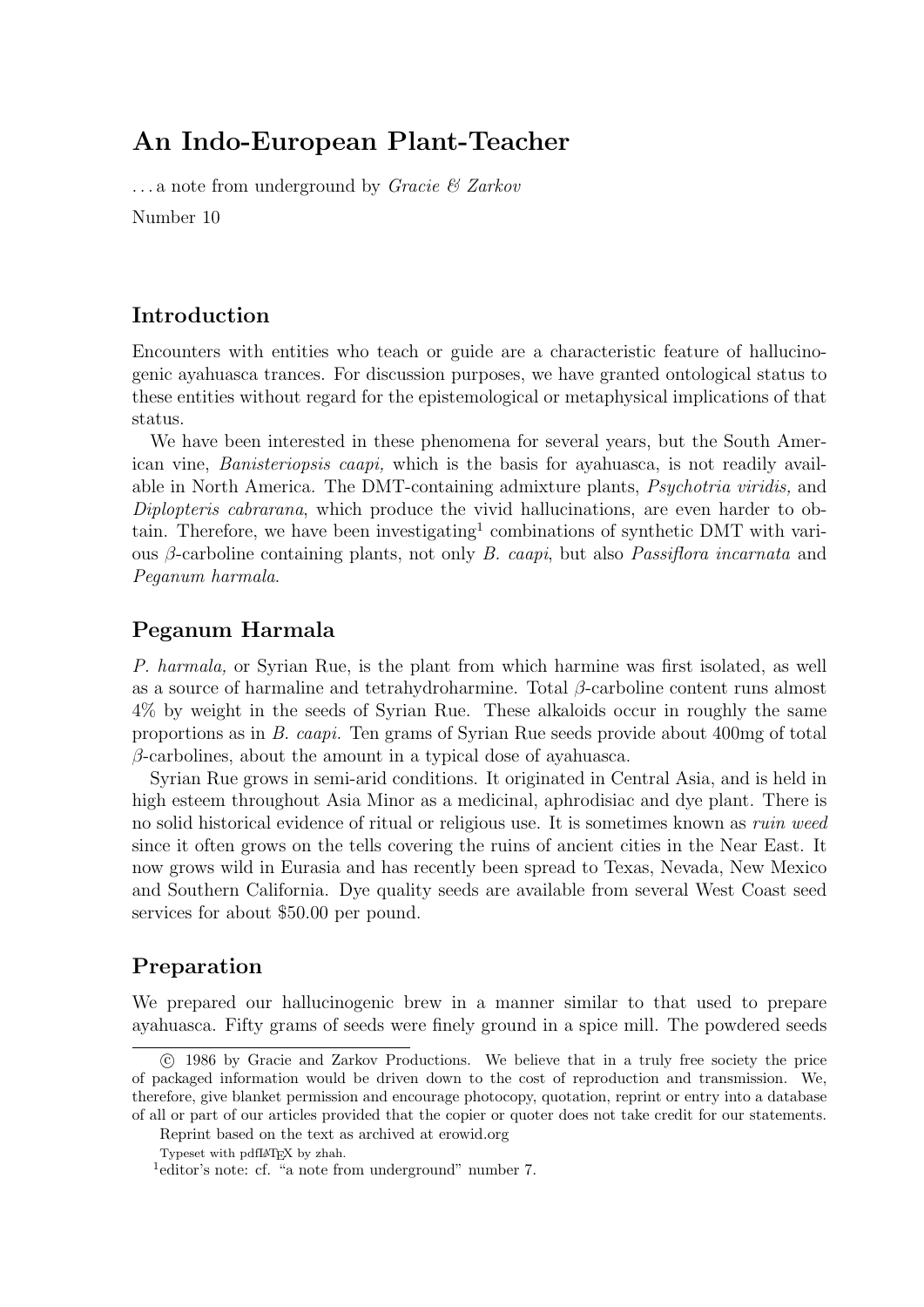were added to 4 quarts of water and boiled in a slow cooker overnight. The resulting liquid was poured off and saved, and 4 quarts of fresh water were added to the residue. This second wash was also boiled for 12 hours. Both washes had a noticeable yellow color, indicating the possible presence of harmine. Both washes were strained while hot though a cloth coffee filter and then reduced to a final volume of 500ml. Synthetic N,N-DMT-HCl was boiled in during the final reduction (not boiling in the DMT adversely affects the brew's potency).

### The High

We drank the brew on empty stomachs. First effects were noticed in about five minutes. Physical side effects include tingling extremities, slight tremor, lassitude and very slight nausea. The mental effects of the come-on are similar to the initial effects of smoked DMT but are milder and in slow motion. The anti-depressant effects of the  $\beta$ -carbolines are quite striking; a strange calm elation is felt.

The DMT-like effects peak in about 25-30 minutes with strong visual disturbances. We were in a darkened room and the closed-eye geometric patterns were very vivid. We felt a 'presence' in these patterns which we could bring into direct contact by a combination of repeated nonsense babbling (which turned into glossolalia) and direct address to the 'entity,' e.g. 'Who are you?' 'Show yourself!' 'Do you want to talk?' etc.

#### The Plant Teacher

On both occasions, we contacted a 'teacher' who identified himself with the Syrian Rue plant. During our discussions with him (which were out loud; subvocalizing was ineffective) the teacher showed us visions, answered questions and provided specific health, emotional and psychological advice. The 'voice in the head' phenomenon was not as strongly constituted as on high dose mushrooms. However, the vividness, clarity and understandability of the visionary illustrations which often accompanied the conversations were striking. Intense feelings (which shifted with the visions), changes in tone of voice and manner of speaking, including glossolalia (as recorded on tape) and strong contact highs were additional phenomena noted. The plant teacher had a definite personality which was strongly male, very friendly, humorous, with an interest in story-telling bordering on the garrulous.

We have independent confirmation of contact phenomena by an associate who tried the same combination.

#### The Visions

Representative visions and raps included:

- Plant diagrams and information on watering, plant diseases and placement of the Syrian Rue plant in our garden.
- A diagram of a human heart, showing the auricular node and the neurology of the heartbeat.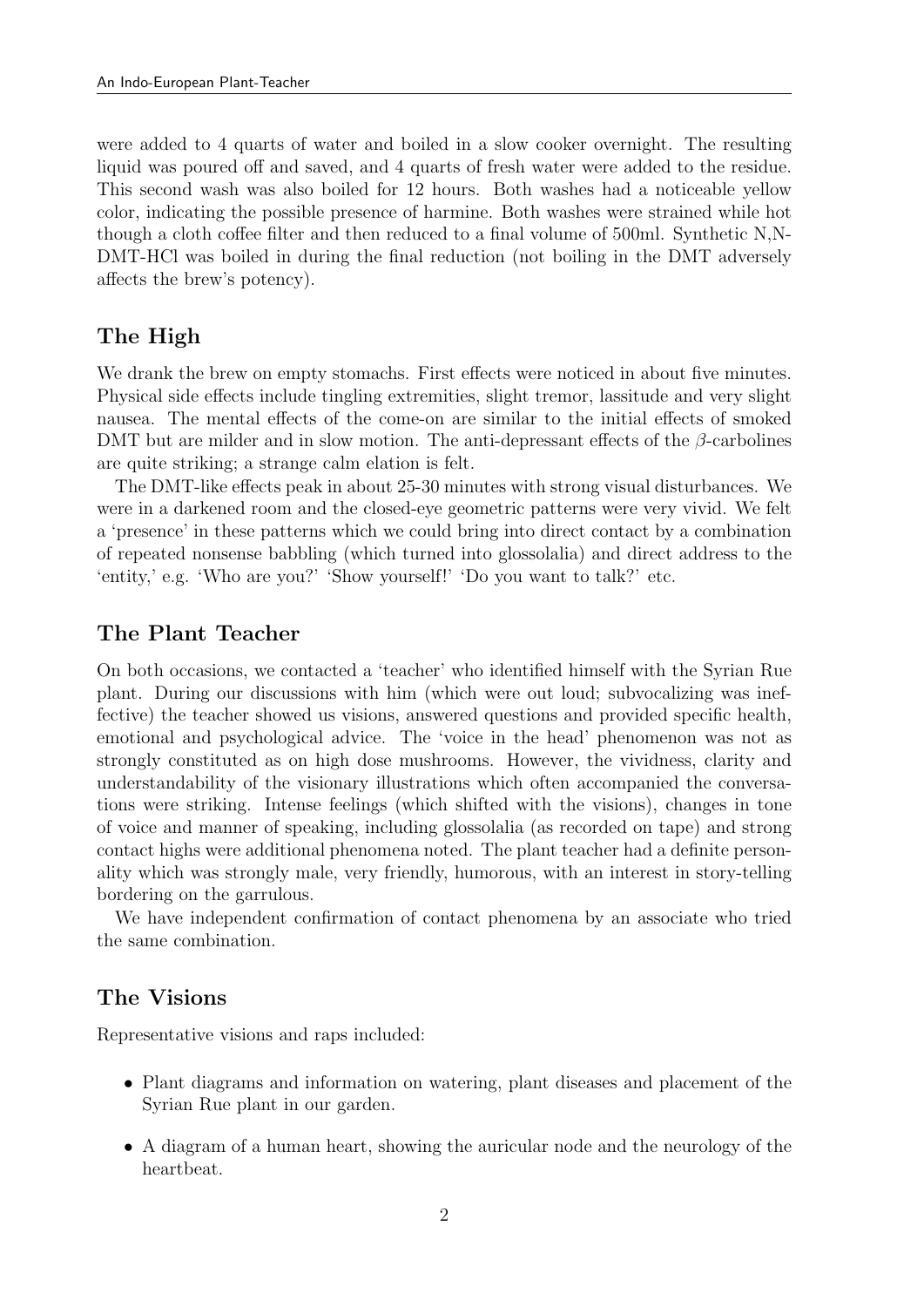- Art and artifacts from the Old European civilization circa 10000 BC, e.g., Catal Huyuk; including pottery and statuary.
- A vision of the Goddess, holding the plant teacher and the human contactee intertwined in Her hands.
- An amazingly vivid and intense 'movie' of the last scene from Robert A. Heinlein's Starship Troopers, showing the destruction of an insect planet by human warriors.
- The ruins of Persepolis, then, upon request, Persepolis in its original polychrome, sunlit splendor.
- A vision of the plant teacher as a Mongol warlord, in golden armor, astride an armored and caparisoned woolly mammoth.
- A vision of Gracie's mother at Gracie's age, from the inside, that is, Gracie experienced her mother from her mother's point of view.
- Various pieces of psychological and relationship advice, including insights into both our childhoods.

The visions faded about three hours after ingestion with the presence slowly fading in the fourth hour. The total trip lasts about 6 hours.

#### Dosage

This brew can be *very intense* and we could not recommend it to anyone who has not had significant experience with similar visionary states such as high dose mushrooms  $(5g+)$ , smoked DMT  $(40mg+)$  or mescaline  $(500mg+)$ . Individual sensitivity to the  $\beta$ carboline/DMT combination varies greatly, so we recommend that one 'sneak-up' on the effects. While our nominal dose would be 10 grams of seeds with 40 mg of DMT, 30 mg of DMT will definitely allow for contact. Five grams of seeds with 20 mg of DMT seems to be the threshold dose. The intensity of the visual effects seems most dependent upon the dosage of DMT. The length of the effects and the depth of the contact seem most dependent upon the dose of Syrian Rue. Our personal preference is 7 grams of seeds with 30 mg of DMT, with a booster dose of 5 grams Rue and 20 mg DMT after one hour.

#### Warning

THE INTERACTION OF CERTAIN FOODS AND DRUGS WITH THE MAO IN-HIBITION BROUGHT ON BY  $\beta$ -CARBOLINES CAN BE FATAL!! The following substances *must not* be ingested within 48 hours before and after taking the brew:

- All amphetamines or related compounds , such as MDA, MDMA, phenylpropanolamine, ephedrine, etc. [add 'smart drugs' to this category.]
- Any foods containing tyramine, or where enzymatic processes have been used: e.g., yoghurt, sour cream, aged cheeses, wines, especially port or Chianti, beer, fermented sausages (pepperoni), soy sauce, etc.